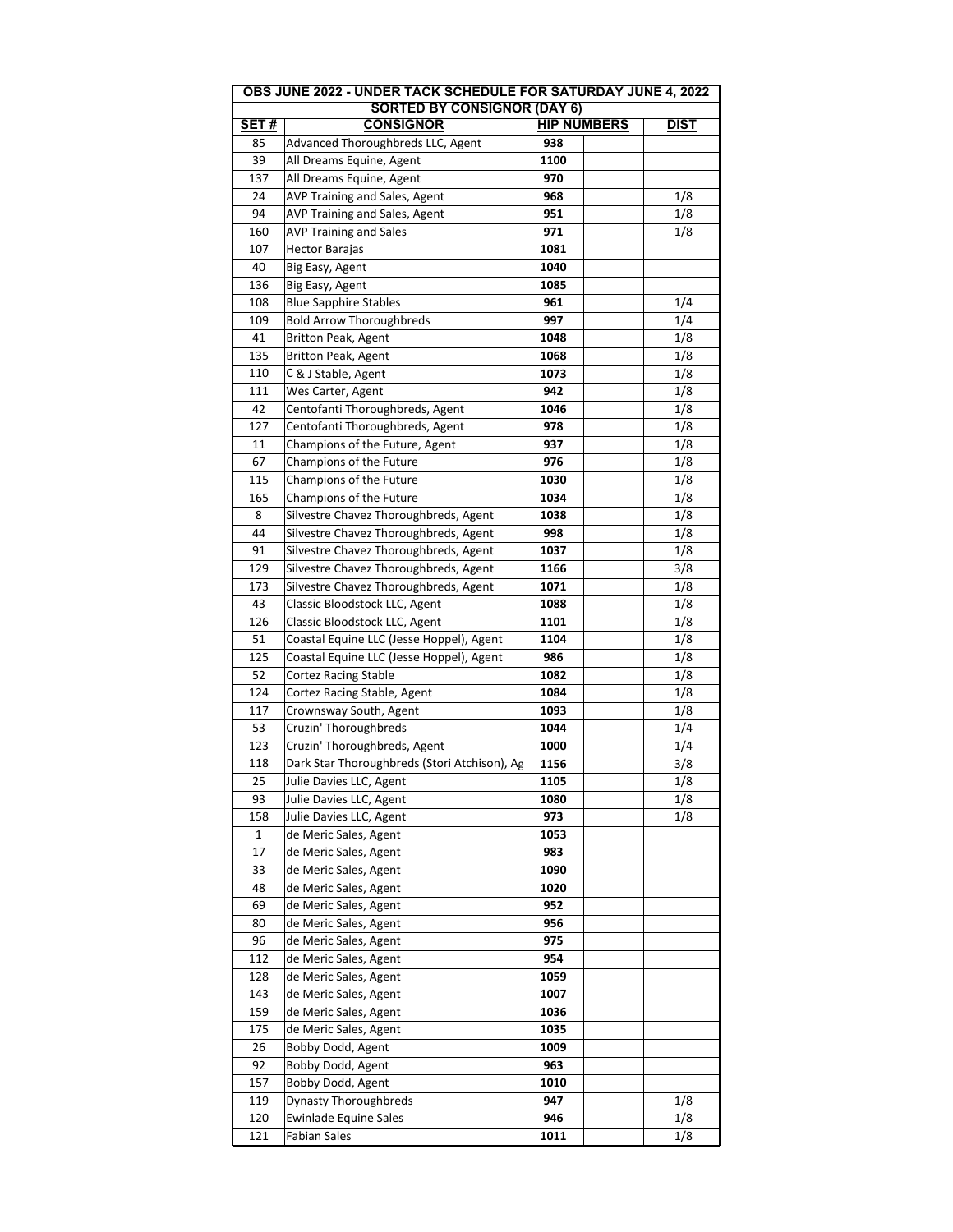| UDJ JUNL ZUZZ<br>ששבווטט א<br>LIUN SAIUNDAI JUNL 4, 2022<br><b>SORTED BY CONSIGNOR (DAY 6)</b> |                                        |                    |             |  |  |  |
|------------------------------------------------------------------------------------------------|----------------------------------------|--------------------|-------------|--|--|--|
| <b>SET#</b>                                                                                    | <b>CONSIGNOR</b>                       | <b>HIP NUMBERS</b> | <b>DIST</b> |  |  |  |
| 12                                                                                             | Fast Horses, Agent                     | 1074               | 1/8         |  |  |  |
| 66                                                                                             | Fast Horses, Agent                     | 1075               | 1/8         |  |  |  |
| 116                                                                                            |                                        | 980                |             |  |  |  |
|                                                                                                | Fast Horses, Agent                     |                    | 1/8         |  |  |  |
| 164                                                                                            | Fast Horses, Agent                     | 1160               | 3/8         |  |  |  |
| 122                                                                                            | Idella Fernander                       | 1165               | 3/8         |  |  |  |
| 54                                                                                             | Marcial Galan, Agent                   | 936                | 1/8         |  |  |  |
| 55                                                                                             | Golden Noguez, Agent                   | 1155               | 3/8         |  |  |  |
| 13                                                                                             | Golden Rock Thoroughbreds, Agent       | 1045               | 1/8         |  |  |  |
| 106                                                                                            | Golden Rock Thoroughbreds, Agent       | 1089               | 1/8         |  |  |  |
| 155                                                                                            | Golden Rock Thoroughbreds, Agent       | 1094               | 1/8         |  |  |  |
| 27                                                                                             | Grassroots Training & Sales LLC, Agent | 941                | 1/8         |  |  |  |
| 149                                                                                            | Grassroots Training & Sales LLC, Agent | 955                | 1/8         |  |  |  |
| 56                                                                                             | Halcyon Hammock Farm, Agent            | 966                |             |  |  |  |
| 57                                                                                             | <b>Harris Training Center LLC</b>      | 1055               |             |  |  |  |
| 58                                                                                             | High Pine Farm                         | 1167               | G           |  |  |  |
| 14                                                                                             | Hoppel's Horse & Cattle Co., Inc.      | 939                | 1/8         |  |  |  |
| 104                                                                                            | Hoppel's Horse & Cattle Co., Inc.      | 985                | 1/8         |  |  |  |
| 154                                                                                            | Hoppel's Horse & Cattle Co., Inc.      | 987                | 1/8         |  |  |  |
| 15                                                                                             | J. J. Thoroughbreds                    | 950                | 1/4         |  |  |  |
| 103                                                                                            | J. J. Thoroughbreds                    | 1027               | 1/4         |  |  |  |
| 153                                                                                            | J. J. Thoroughbreds                    | 1061               | 1/4         |  |  |  |
|                                                                                                |                                        |                    |             |  |  |  |
| 59                                                                                             | <b>JMC Equine Sales LLC, Agent</b>     | 1016               | 1/8         |  |  |  |
| 28                                                                                             | Kings Equine, Agent                    | 962                | 1/8         |  |  |  |
| 148                                                                                            | Kings Equine, Agent                    | 1023               | 1/8         |  |  |  |
| 60                                                                                             | Las Palmas Farm                        | 960                | 1/8         |  |  |  |
| 3                                                                                              | James Layden, Agent                    | 1108               | 1/8         |  |  |  |
| 50                                                                                             | James Layden, Agent                    | 1107               | 1/8         |  |  |  |
| 86                                                                                             | James Layden, Agent                    | 999                | 1/8         |  |  |  |
| 134                                                                                            | James Layden, Agent                    | 1049               | 1/8         |  |  |  |
| 168                                                                                            | James Layden, Agent                    | 1106               | 1/8         |  |  |  |
| 61                                                                                             | Little Farm Equine LLC, Agent          | 1103               | 1/8         |  |  |  |
| 4                                                                                              | Lucan Bloodstock (Karl Keegan), Agent  | 1070               | 1/4         |  |  |  |
| 49                                                                                             | Lucan Bloodstock (Karl Keegan), Agent  | 1091               | 1/4         |  |  |  |
| 87                                                                                             | Lucan Bloodstock (Karl Keegan), Agent  | 1067               | 3/8         |  |  |  |
| 133                                                                                            | Lucan Bloodstock (Karl Keegan), Agent  | 1063               | 1/4         |  |  |  |
| 169                                                                                            | Lucan Bloodstock (Karl Keegan), Agent  | 1029               | G           |  |  |  |
| 5                                                                                              | Mayberry Farm, Agent                   | 1052               | 1/8         |  |  |  |
| 47                                                                                             | Mayberry Farm, Agent                   | 1003               | 1/8         |  |  |  |
| 88                                                                                             | Mayberry Farm, Agent                   | 1060               | 1/8         |  |  |  |
| 132                                                                                            | Mayberry Farm, Agent                   | 1006               | 1/8         |  |  |  |
| 170                                                                                            | Mayberry Farm, Agent                   | 1025               | 1/8         |  |  |  |
|                                                                                                |                                        |                    |             |  |  |  |
| 29                                                                                             | Tom McCrocklin, Agent                  | 945                | 1/4         |  |  |  |
| 147                                                                                            | Tom McCrocklin, Agent                  | 994                | 1/4         |  |  |  |
| 62                                                                                             | <b>Medallion Farms, Agent</b>          | 1110               | 1/8         |  |  |  |
| 6                                                                                              | Randy Miles, Agent                     | 1008               | 1/8         |  |  |  |
| 46                                                                                             | Randy Miles, Agent                     | 979                | 1/8         |  |  |  |
| 89                                                                                             | Randy Miles, Agent                     | 944                | 1/8         |  |  |  |
| 131                                                                                            | Randy Miles, Agent                     | 949                | 1/8         |  |  |  |
| 171                                                                                            | Randy Miles, Agent                     | 1066               | 1/8         |  |  |  |
| 63                                                                                             | Jose Munoz                             | 1164               | 3/8         |  |  |  |
| 7                                                                                              | Navas Equine                           | 1051               | 1/8         |  |  |  |
| 45                                                                                             | Navas Equine, Agent                    | 1062               | 1/8         |  |  |  |
| 90                                                                                             | Navas Equine                           | 1031               | 1/8         |  |  |  |
| 130                                                                                            | Navas Equine, Agent                    | 1069               | 1/8         |  |  |  |
| 172                                                                                            | Navas Equine, Agent                    | 1111               | 1/8         |  |  |  |
| 30                                                                                             | New Horizon Farm, Inc., Agent          | 958                | 1/8         |  |  |  |
| 146                                                                                            | New Horizon Farm, Inc., Agent          | 984                | 1/8         |  |  |  |

**OBS JUNE 2022 - UNDER TACK SCHEDULE FOR SATURDAY JUNE 4, 2022**